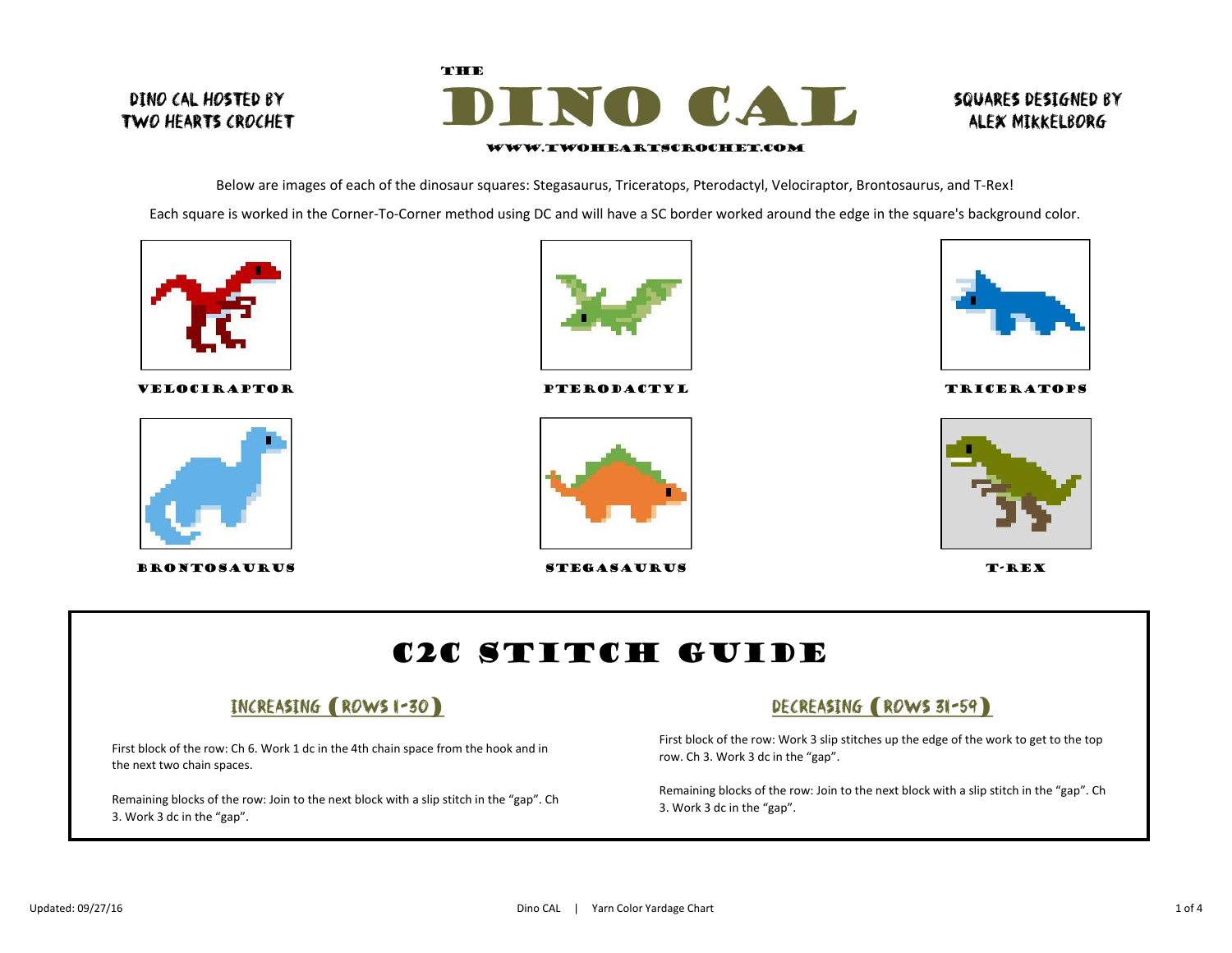# YARN ESTIMATIONS - ALL 6 SQUARES

#### crochet hook size: H/5.00 mm

*\*\*The values in this PDF chart for the number of skeins required is rounded to the nearest hundreth of a skein. If a value reads 0.00 on the chart, it means that there is only a small amount of yarn required for that color--it does not mean that you don't need that color!*

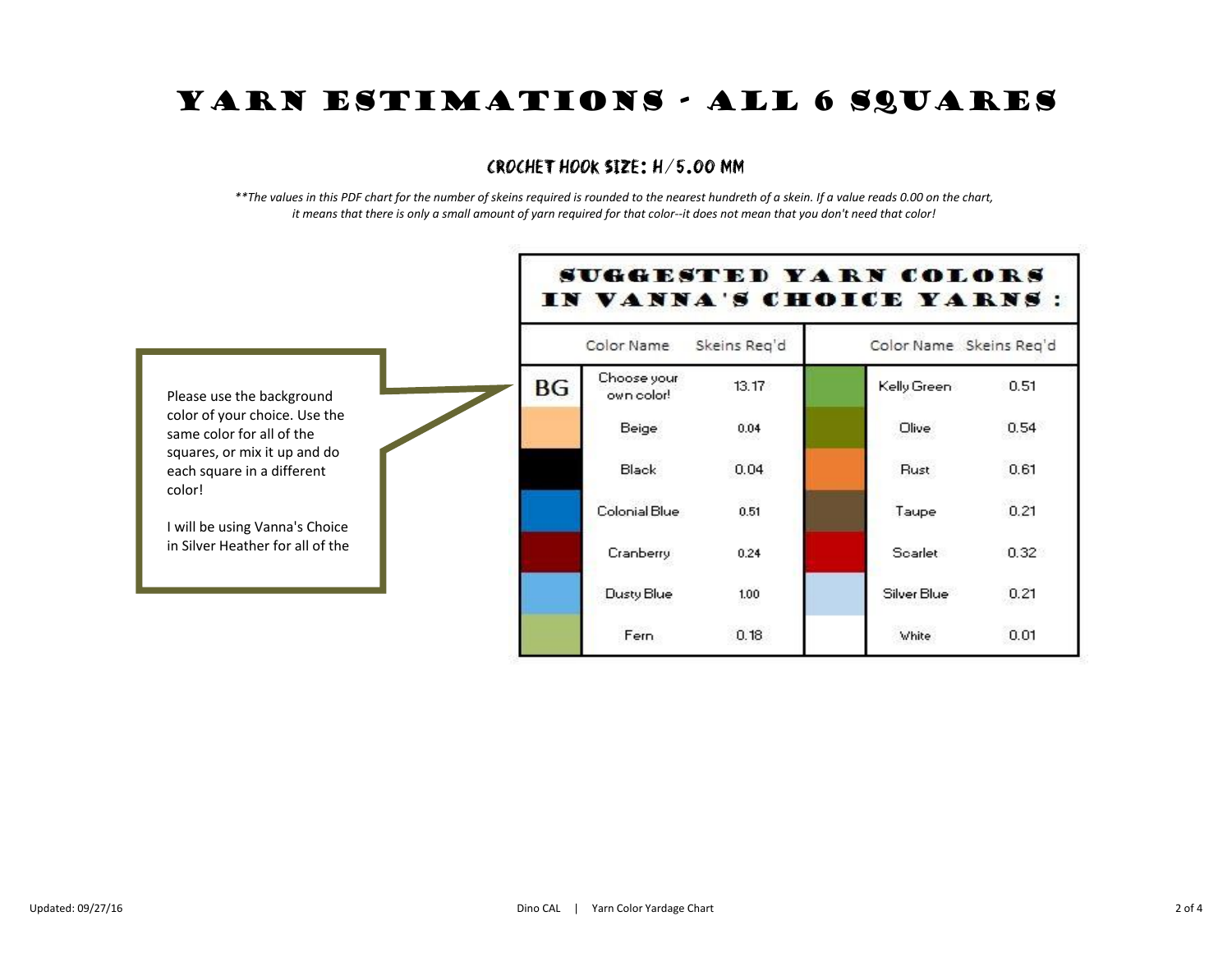# YARN ESTIMATIONS PER SQUARE

### crochet hook size: H/5.00 mm

*\*\*The values in this PDF chart for the number of skeins required is rounded to the nearest hundreth of a skein. If a value reads 0.00 on the chart, it means that there is only a small amount of yarn required for that color--it does not mean that you don't need that color!*

| VELOCIRAPTOR |           | Color/Vanna's Choice    | # of VC Skeins # of Blocks |     | # of Inches Req'd per Color | Color   | # of Feet Req'd per # of Yards Req'd per # of Meters Req'd<br>Color | per Color |
|--------------|-----------|-------------------------|----------------------------|-----|-----------------------------|---------|---------------------------------------------------------------------|-----------|
| 30x30        | <b>BG</b> | <b>Background Color</b> | 2.32                       | 712 | 12104                       | 1008.67 | 336.22                                                              | 307.31    |
|              |           | Black                   | 0.01                       |     | 34                          | 2.83    | 0.94                                                                | 0.86      |
|              |           | Cranberry               | 0.24                       | 74  | 1258                        | 104.83  | 34.94                                                               | 31.94     |
|              |           | Scarlet                 | 0.32                       | 97  | 1649                        | 137.42  | 45.81                                                               | 41.87     |
|              |           | Silver Blue             | 0.05                       | 15  | 255                         | 21.25   | 7.08                                                                | 6.47      |

| PTERODACTYL |           | Color/Vanna's Choice | # of VC Skeins # of Blocks |     | # of Inches Req'd per Color | Color   | # of Feet Req'd per # of Yards Req'd per # of Meters Req'd  <br>Color | per Color |
|-------------|-----------|----------------------|----------------------------|-----|-----------------------------|---------|-----------------------------------------------------------------------|-----------|
| 30x30       | <b>BG</b> | Background Color     | 2.43                       | 745 | 12665                       | 1055.42 | 351.81                                                                | 321.55    |
|             |           | Black                | 0.01                       |     | 34                          | 2.83    | 0.94                                                                  | 0.86      |
|             |           | <b>I</b> Fern        | 0.15                       | 46  | 782                         | 65.17   | 21.72                                                                 | 19.85     |
|             |           | Kelly Green          | 0.35                       | 107 | 1819                        | 151.58  | 50.53                                                                 | 46.18     |

| <b>TRICERATOPS</b> |           | Color/Vanna's Choice    | # of VC Skeins # of Blocks |     | # of Inches Req'd per Color | Color   | # of Feet Req'd per # of Yards Req'd per # of Meters Req'd<br>Color | per Color |
|--------------------|-----------|-------------------------|----------------------------|-----|-----------------------------|---------|---------------------------------------------------------------------|-----------|
| 30x30              | <b>BG</b> | <b>Background Color</b> | 2.32                       | 711 | 12087                       | 1007.25 | 335.75                                                              | 306.88    |
|                    |           | Black                   | 0.01                       |     | 34                          | 2.83    | 0.94                                                                | 0.86      |
|                    |           | Colonial Blue           | 0.51                       | 158 | 2686                        | 223.83  | 74.61                                                               | 68.19     |
|                    |           | Silver Blue             | 0.09                       | 29  | 493                         | 41.08   | 13.69                                                               | 12.52     |